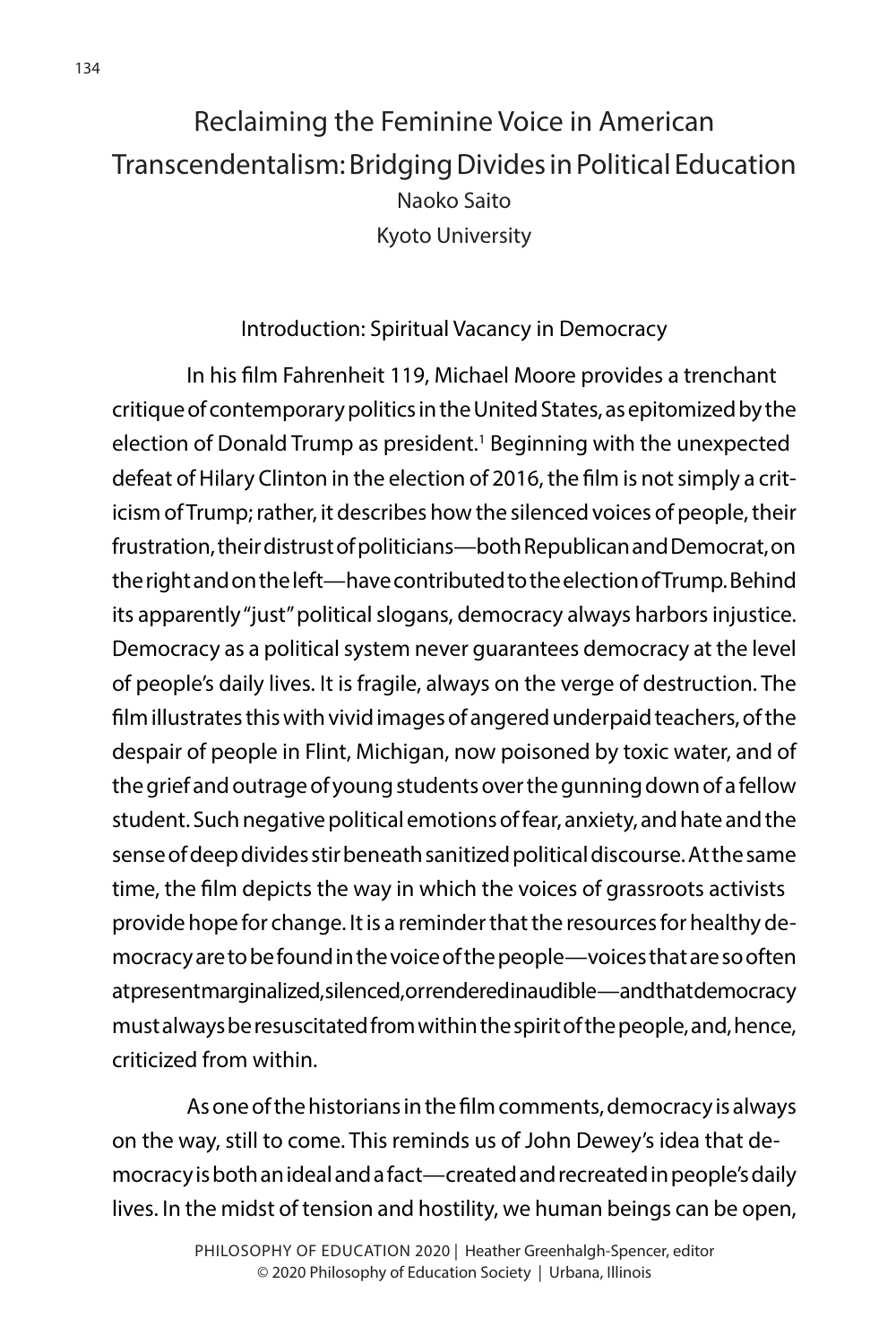he claims, to the crossing of bridges if we learn from our enemies as from "friends."2 As much as Dewey's American hope for democracy is called for, at a time when recognition is urgently needed in the face of worldwide tensions, conflicts, and atrocities, its viability is severely tested.

In her philosophical-psychological analysis, Martha Nussbaum says that fear is "the emotion of an absolute monarch."<sup>3</sup> It is a part of human vulnerability. It turns us "away from others and toward a narcissistic preoccupation with ourselves," producing a climate of "mistrust."4 Furthermore in an interview about the aforementioned film, Moore remarks that Americans are afraid of other people, indicating that Trump's politics exploits this psychology of fear.<sup>5</sup> Democracy suffers from a certain spiritual vacancy deep divides in the psyche that muffle people's passion for democracy and for contributing their voice for the creation of democracy. Perhaps, as in Dewey's times, and perhaps now in a more complicated way, we need to take into consideration the negative power of these political emotions: we need to determine the fate of democracy. In the face of such new challenges, how can we achieve democracy as a personal way of living, as Dewey envisioned nearly eighty years ago? What voice can bridge such divides, and how can it be cultivated in each of us? This is a task of political education in a broad sense.

In response to this question, and especially in response to the negative political emotions that create spiritual vacancy in democracy, this paper reexamines the possibilities of American transcendentalism for reclaiming the voice of democracy, and it does this in particular by way of the articulation of the feminine voice in the writings of Margaret Fuller. She writes of a "spiritual democracy," but where the "spiritual" is to be understood in terms of the ordinary and the everyday. In contrast to the politics of recognition, which is fundamentally deficit-based in its way of thinking, accenting disadvantage, Fuller emphasizes the affirmative voice of the "I" in democracy where the individual is understood in its singularity and in relation to a kind of femininity. Against the stereotype of strong individualism and against the Kantian autonomous subject, I shall reclaim Fuller's notion of the human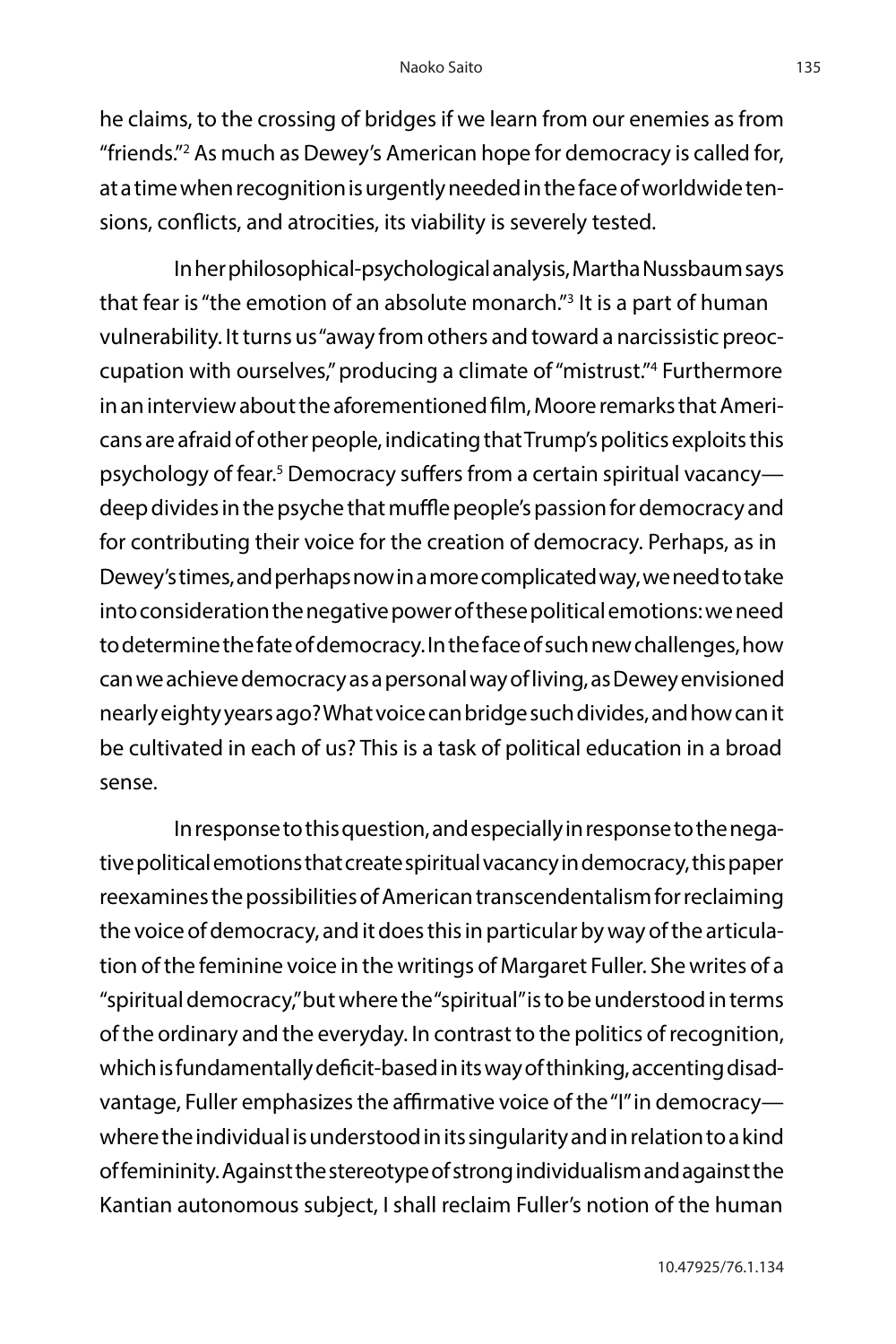subject as characterized by receptivity, passion, and humility. The cultivation of subjectivity thus understood requires "education for isolation," a political education that bridges divides by reinforcing spiritual democracy from within, and this by foregrounding the necessity of facing oneself and finding one's voice.

In the following, I shall first present the politics of recognition as a mainstream response to the need for reclaiming voice. Identifying certain limits in its response to the spiritual crisis of democracy, I shall then introduce an alternative idea of the voice of democracy through Fuller. Conversation is emphasized as a way of creating space for realizing the singularity of the self and for regaining democratic voice.

## The Politics of Recognition

In one of his most recent writings, Richard Bernstein expresses his concern about the problem of incommensurability in circumstances of cultural pluralism. In the contemporary crisis of democracy around the world, and inheriting the spirit of Dewey's democracy as a way of life, Bernstein acknowledges the real difficulty of achieving mutual understanding, and he identifies "fear" and "anxiety" as amongst its causes: "There is still fear, anxiety and deep prejudices about those who are different and foreign."6 When we encounter "otherness," it challenges our "deeply held convictions."7 And this difficulty must, he claims, be addressed as a "practical challenge and a task," involving people's "passionate commitment" and action.8

Bernstein finds suggestions of a way forward in his "pragmatic encounters" with Gadamer, Habermas, and Taylor. With regard to Habermas, Bernstein appreciates his call for learning from each other through processes of self-reflection. This requires the cultivation of "a spirit of openness."9 As for Gadamer, Bernstein highlights his hermeneutical idea of the "fusion of horizons," which necessitates the "art of listening" and "imagination and humility" for genuine understanding.<sup>10</sup> This, he says, is a "reciprocal" process.<sup>11</sup> Bernstein is also sympathetic to Taylor's idea of the "politics of mutual recognition," emphasizing the significance of listening to others in the kind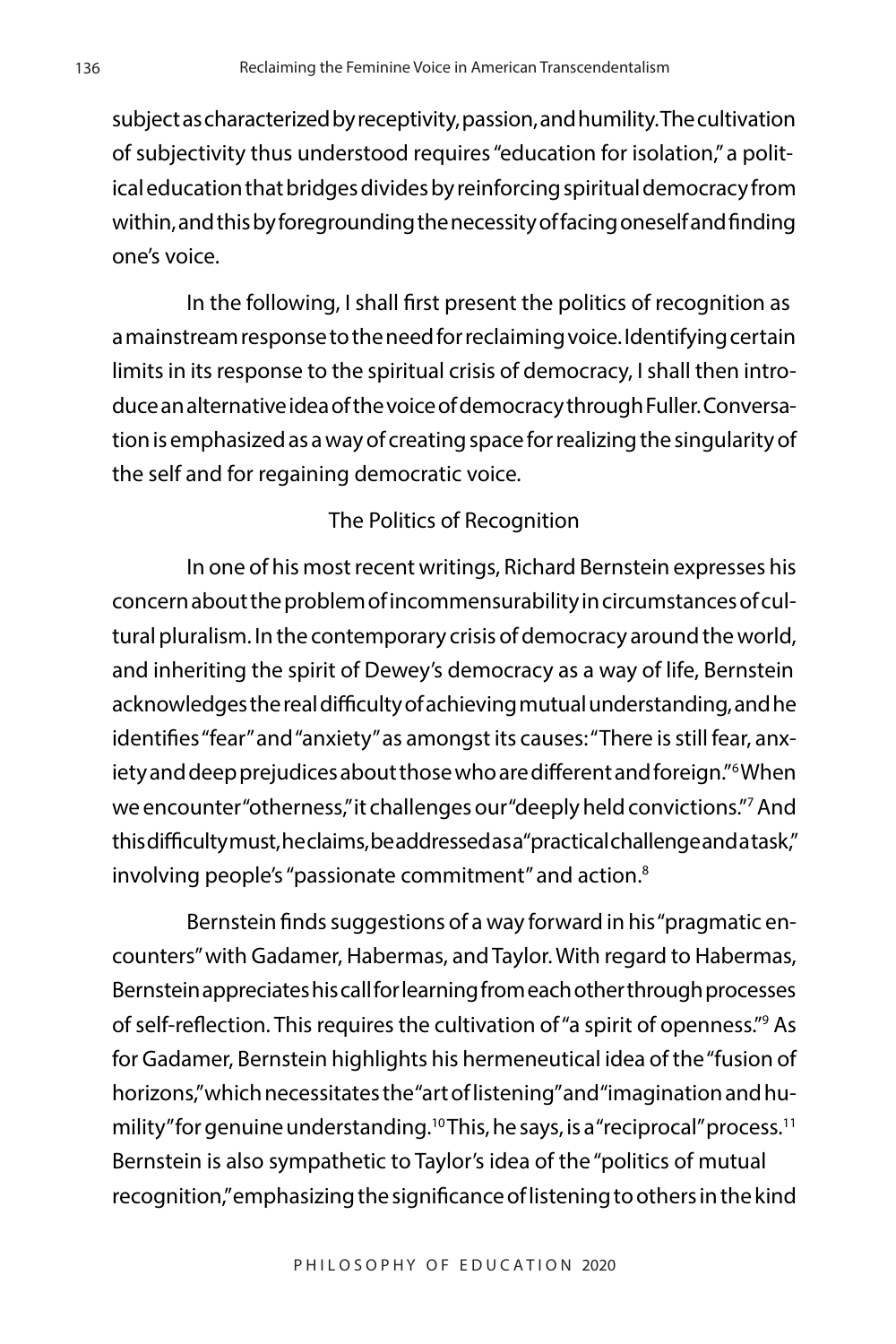of conversation among people from different positions that does not deny or suppress "the otherness of the other."12 Bernstein's way of addressing the challenge of incommensurability is more Deweyan and, thus, characterized by principles of mutuality and reciprocity.

Furthermore, Bernstein points out the common ground between Dewey's idea of democracy and that of Axel Honneth, who has contributed much to the development of the theory of recognition and who is sympathetic to Dewey's ideas of "expanded democracy" and "social cooperation."13 In The Struggle for Recognition, Honnethemphasizes the significance of self-realization through the recognition of others in a community. In his "naturalistic justification of Hegel's theory of recognition," he relies heavily on the pragmatist ideas of Mead.14 In Mead's thought, Honneth claims, life is given meaning intersubjectively.15 What is significant in Mead's Hegelian idea of mutual recognition is that "every individual can know himself or herself to be confirmed as a person who is distinct from all others in virtue of his or her particular traits and abilities."<sup>16</sup> This is at the heart of a "democratized form of ethical life."<sup>17</sup> Recognition is derived from a sense of being "'cognizant' of someone [Zurkenntnisnahme] that is semantically present in the word 'recognition.'"18 Though Honneth's writing style is theoretical and cerebral, he develops the idea of mutual or reciprocal recognition in a somewhat existential direction—involving a sense of danger and risk as a condition of solidarity.<sup>19</sup>

Bernstein and Honneth, thus following in the steps of Dewey and Mead, together develop an idea of mutual recognition that is a promising indicator of what the reclaiming of democratic voice might amount to. Although both inherit a Deweyan idea of democracy as a way of life, their views also reach a certain limit in their response to the spiritual void in contemporary democracy. This has to do primarily with the emphasis on cognition. Casting a doubt on this, and with reference specifically to Taylor's interpretive view based upon the idea of perspicuous contrast and the fusion of horizons, Paul Standish writes:

I do not want to contest the importance of dialogue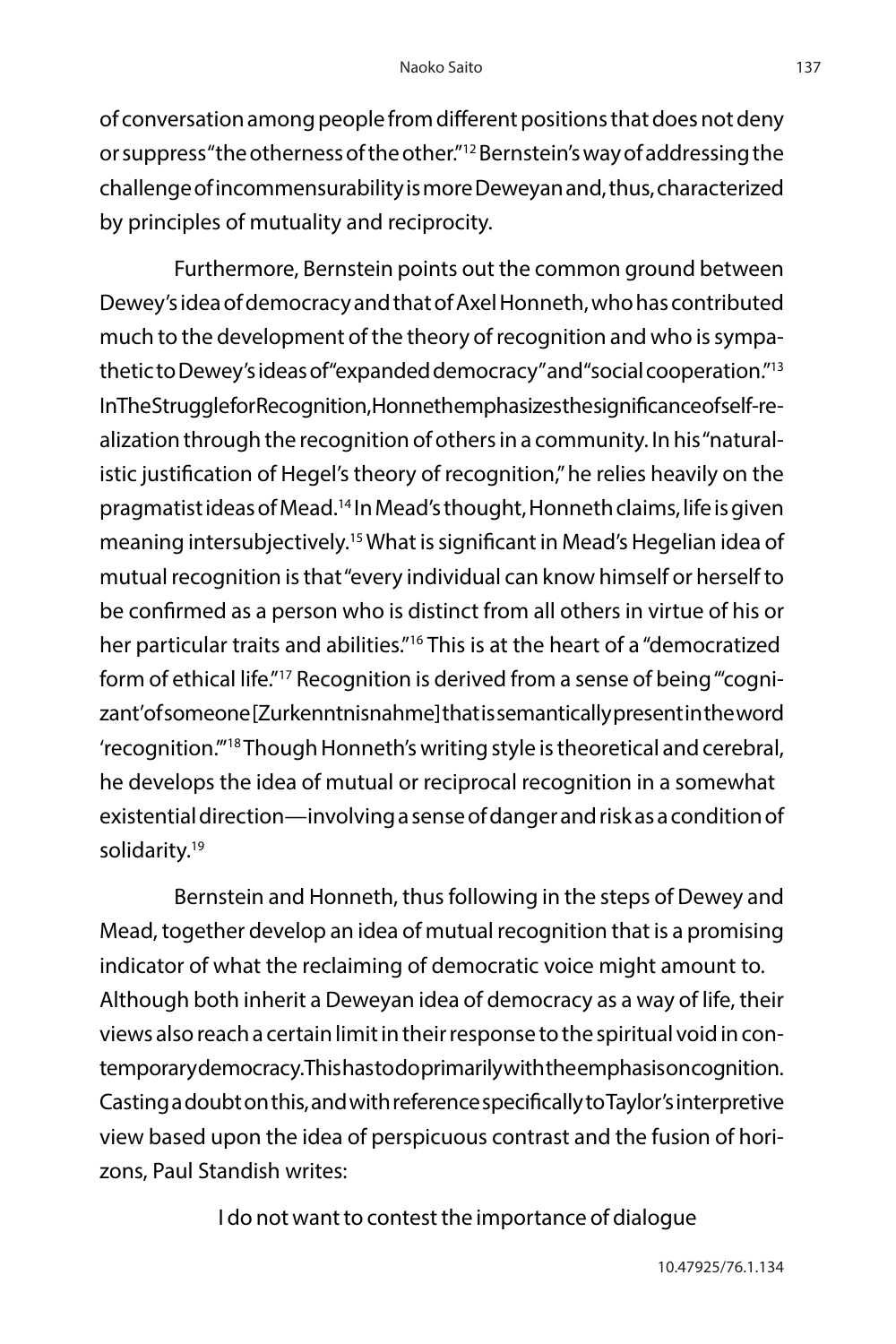in the construction and sustaining of human identity. What is worth questioning here, however, is the way that this is then understood in terms of a kind of reciprocity—the need for equal recognition. My suspicion is that, very much in spite of the intentions of those who advocate these views, such a way of thinking secures the position of the agent (or the subject) in such a way as to prevent the openness to the other that is necessary. That is, it involves a fundamental distortion of the ethical. One problem here is the principle of reciprocity. Another is the understanding of the relation to the other primarily in terms of cognition. 20

In the spiritual crisis of democracy epitomized today by the loss of passion and commitment, it is difficult to be sure who one's enemies are, to whom one should express one's anger, whom one should trust, and where bridges can be built. In a situation where the sources of deep division are difficult to identify, mutual recognition and the embracement of "hope" cannot even get started.21 Where then is the mutual recognition of voice? The approach of recognition based upon cognition discloses its limits here.

In this cognitive approach, furthermore, the particularity of and singularity of voice are not sufficiently acknowledged. There is much talk about solidarity and group identity, but if the voice of people in democracy is to be resuscitated from within, greater attention needs to be given, as Bernstein recognizes, to the sources of passionate commitment.

Hence, the discourse of mutual recognition needs to extend beyond its present limits of language and thinking. In response to the aforementioned sense of fear, anxiety, and uncertainty as the spiritual crisis of democracy, and in a conversion from withdrawal to active participation, an alternative way of thinking about our moral lives is needed—beyond the principles of "symmetrical esteem."22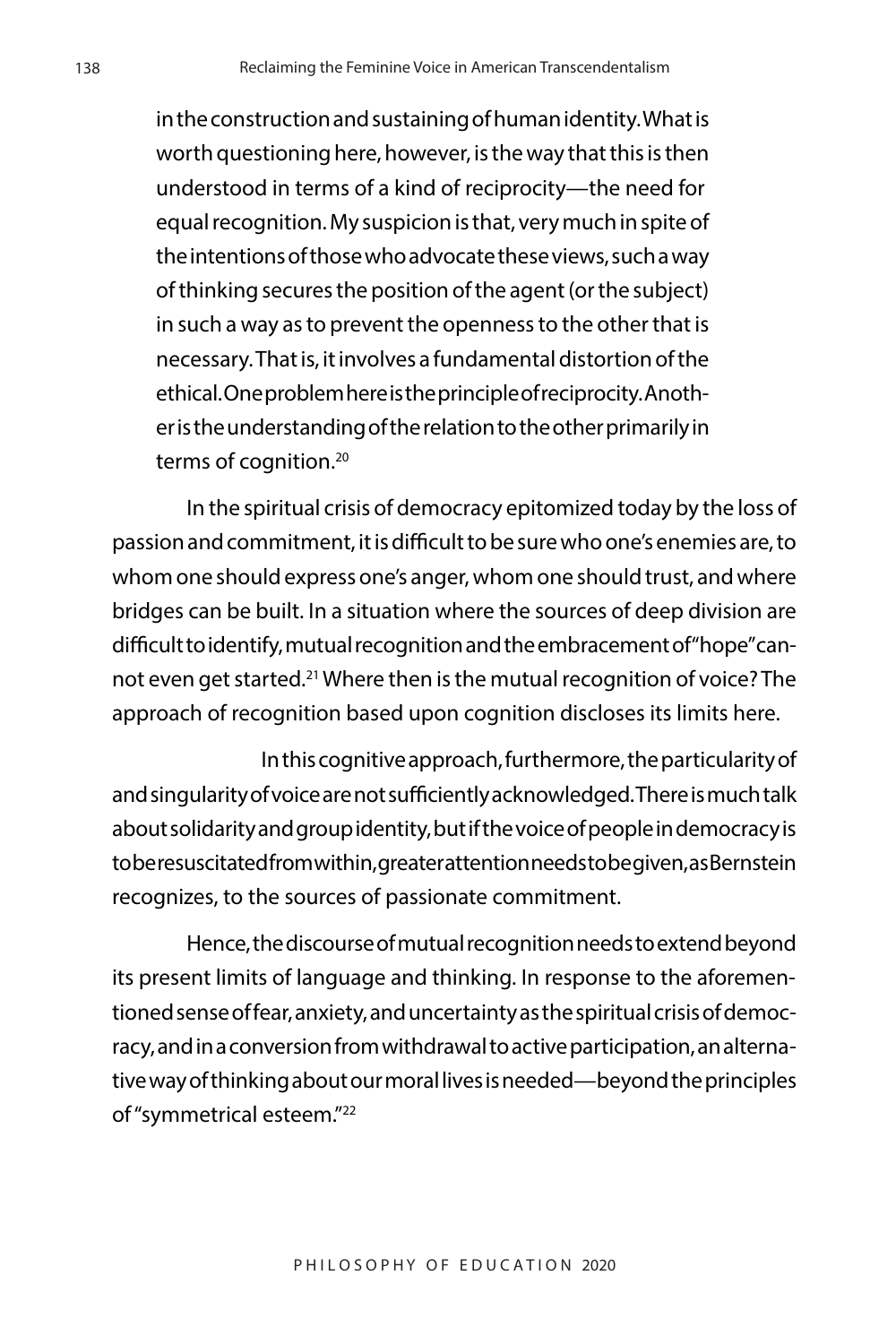Margaret Fuller's Reclaiming of the Feminine Voice in American

Transcendentalism: Bridging Gender Divides

The American transcendentalism of Fuller presents a distinctive contribution to the alternative line of thinking regarding the resuscitation of democratic voice that has been this paper's concern. Fuller draws attention to the spiritual vacancy of democracy—the void that stifles people's passion for democracy and for contributing their voice for the creation of democracy and, more than anything, to the barrier that divides men and women.

When American transcendentalism is discussed in connection with education, it is usually Emerson and Thoreau who are highlighted. They are often represented as proponents of the idea of the self-reliant individual, and Thoreau especially is known for his defense of civil disobedience. But if American transcendentalism puts emphasis on finding one's voice, the voice of the "I," as we typically see in readings of Emerson and Thoreau, can a woman's voice be heard there? Fuller's voice responds to this call. She is not usually included in discussions of transcendentalism and education. Adding a feminine perspective to the ideas of Emerson and Thoreau, she enriches American transcendentalism as a whole.

Fuller is an exceptional figure in American transcendentalism as she is one of the few female thinkers who, though only through a short period, made the feminine voice prominent in the movement. She was involved in the transcendental movement in New England in the early 1840s until she left for New York in 1844. She was more socially and politically oriented than Emerson or Thoreau as her involvement in the New York Tribune as an editor and her later involvement in the revolution in Italy. In her eyes, according to Fuller's biographer, John Matteson, "Emerson's exaltation of the self took no cognizance of the prejudices and social conventions that can handicap the bravest sprit."23

Yet she was herself deeply influenced by and in turn influenced transcendentalism. Even though her way of thinking was oriented more to the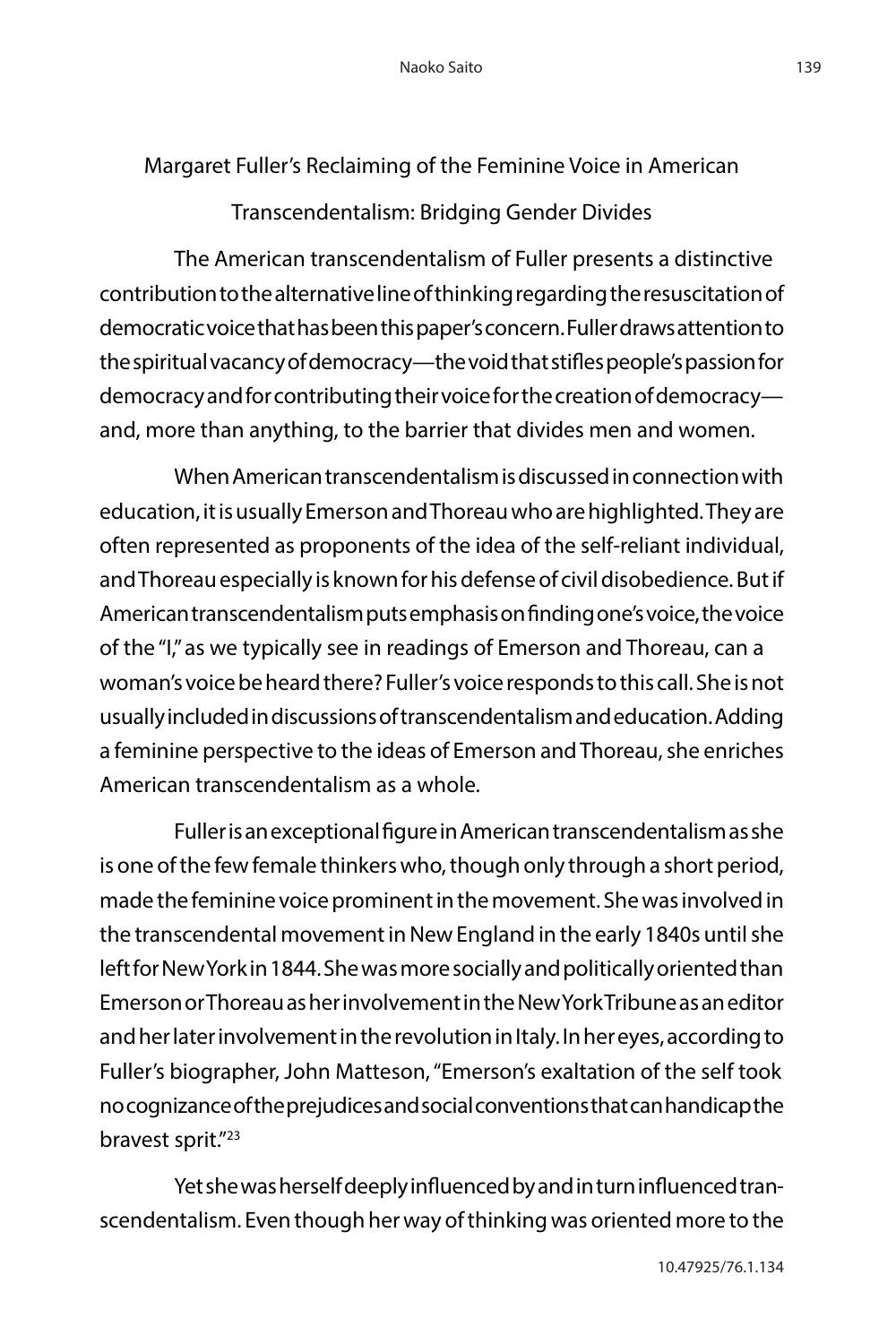social and the political, she believed that, as Matteson puts it, "the spiritual is the social and, as many more in later times would realize, the personal is the political," and "[o]n this point," he continues, "she was staunchly Emersonian."24 Indeed, Fuller sustained the Emersonian theme of the education of the self-reliant person, from the inmost to the outmost, from the private to the public—according to which, if there is anything social or political, it is grounded in the power of the self-reliant individual.

In her early career Fuller had a close friendship with Emerson, and her thought was inspired by her conversations with him. According to Buell, "Emerson was more responsive to intellectual women than were most nineteenth-century men."25 Emerson wrote that "[Fuller] was my ideal listener and critic" and that she was an "inspirer of courage, the secret friend of all nobleness, the patient waiter for the realization of character."<sup>26</sup> Their friendship and conversations embodied the Emersonian perfectionist idea of friendship.

Indeed, one of the most striking features of her achievements in New England was her recourse to "conversations" as the medium of education—especially, the education of women. Between 1839 and 1844, she organized a series of occasions for conversations for women in the Boston area.<sup>27</sup> According to Buell, "[T]his gift, combined with the power to make even shy people open up, made her an exceptionally magnetic presence as a discussion leader," and she demonstrated a "gift and zest for intellectual networking, surpassing Emerson's own."28 Goodman says, "She required that her students not simply listen to her, but that each woman be 'willing to communicate what was in her mind.' In doing so she was in accord with Emerson's idea that everyone has something original to say and do, and with his conception of the scholar as an 'active soul.'"29 And, as Matteson remarks, "Her conversations, certainly, had always brought her back into a feminine sphere of thought and feeling."30

The radicalism of Fuller's thought is manifested in "The Great Lawsuit," her initial manifestation of the dissenting voice of a woman, published in 1843. Following this, her most well-known book, Woman in the Nineteenth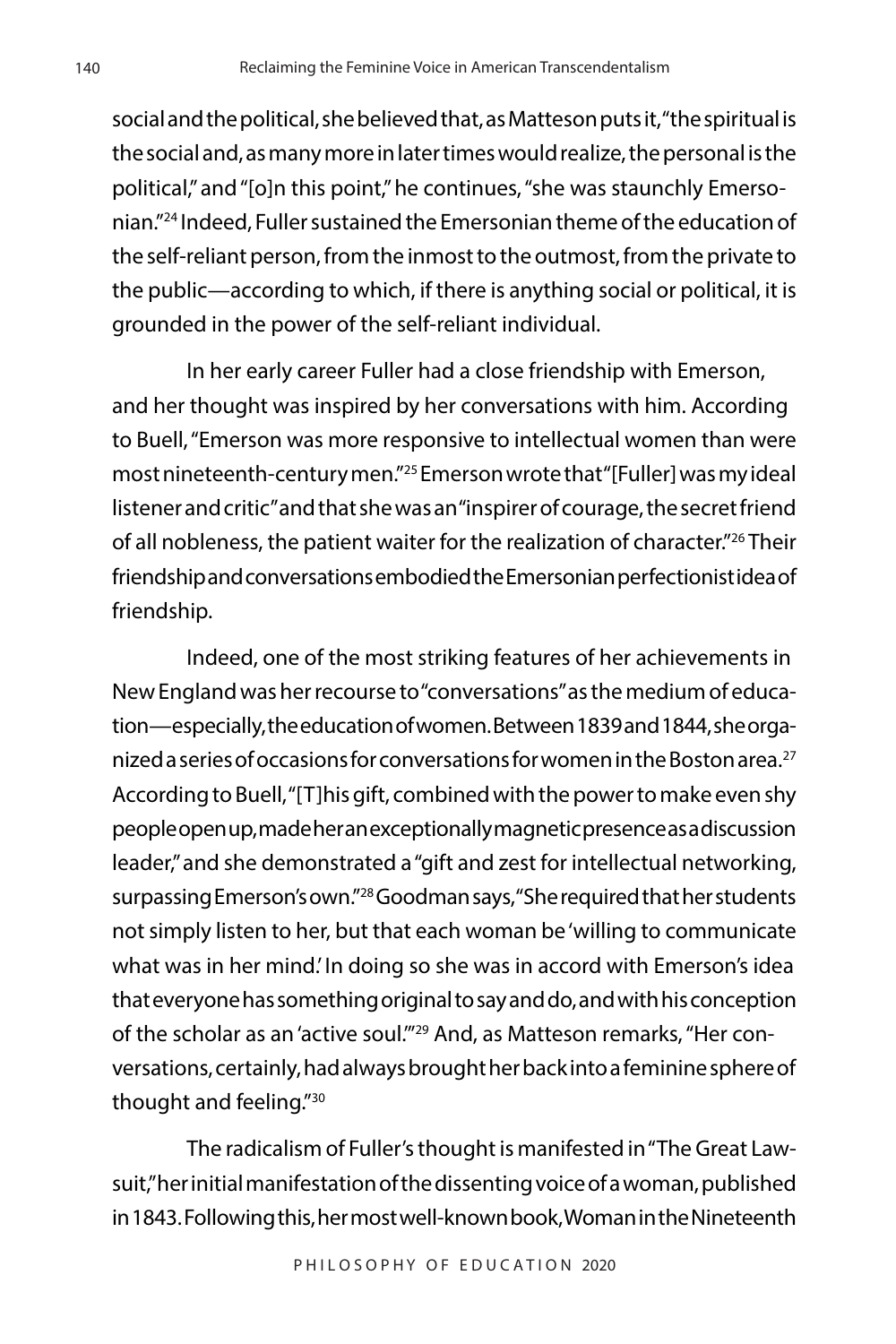Century, was published in February in 1845. According to Matteson, "[I] f 'The Great Lawsuit' had been the most audacious statement on behalf of women's rights ever written in America, Woman in the Nineteenth Century would be the most comprehensive."31 Here I would like briefly to capture the essence of "The Great Lawsuit" as it lays the ground for Woman in the Nineteenth Century.

"The Great Lawsuit" is the text in which her social orientation is demonstrated, and in it the Emersonian perfectionist spirit resounds in the voice of a woman. In order to create the Emersonian path from the inmost to the outmost, Fuller pays attention to the necessity of redressing the conditions of the outer, conditions that prevent a woman's inner light from shining; she does this with a view to attaining "inward and outward freedom for woman."32 Fuller embodied and practiced the finding of voice so central to Emersonian perfectionism, and what she sought to establish in the process was the woman's voice, for the sake of the self-realization of women. Goodman says also that "Fuller's unfolding of women's 'powers' and 'finding out what is fit for themselves' are versions of the widespread Transcendentalist concern with self-development and self-expression, what Emerson calls in 'History,' discovering one's 'unattained but attainable self."<sup>33</sup>

 In "The Great Lawsuit," Fuller declares "her goal of redressing the errors of feminine education."34 Thoreau praised the writing, and Emerson called it "an important fact in the history of Woman: good for its wit, excellent for its character . . . It will teach us to revise our habits."<sup>35</sup> As much as it is considered to be a precursor of later developments of feminism in America, "The Great Lawsuit" is not simply a polemical statement bent on redress for the injustice done to women: it is dedicated more than anything to a spiritual enlightening of women in a broader conception of the human. She writes:

What woman needs is not as a woman to act or rule, but as a nature to grow, as an intellect to discern, as a soul to live freely, and unimpeded to unfold such powers as were given her when we left our common home.<sup>36</sup>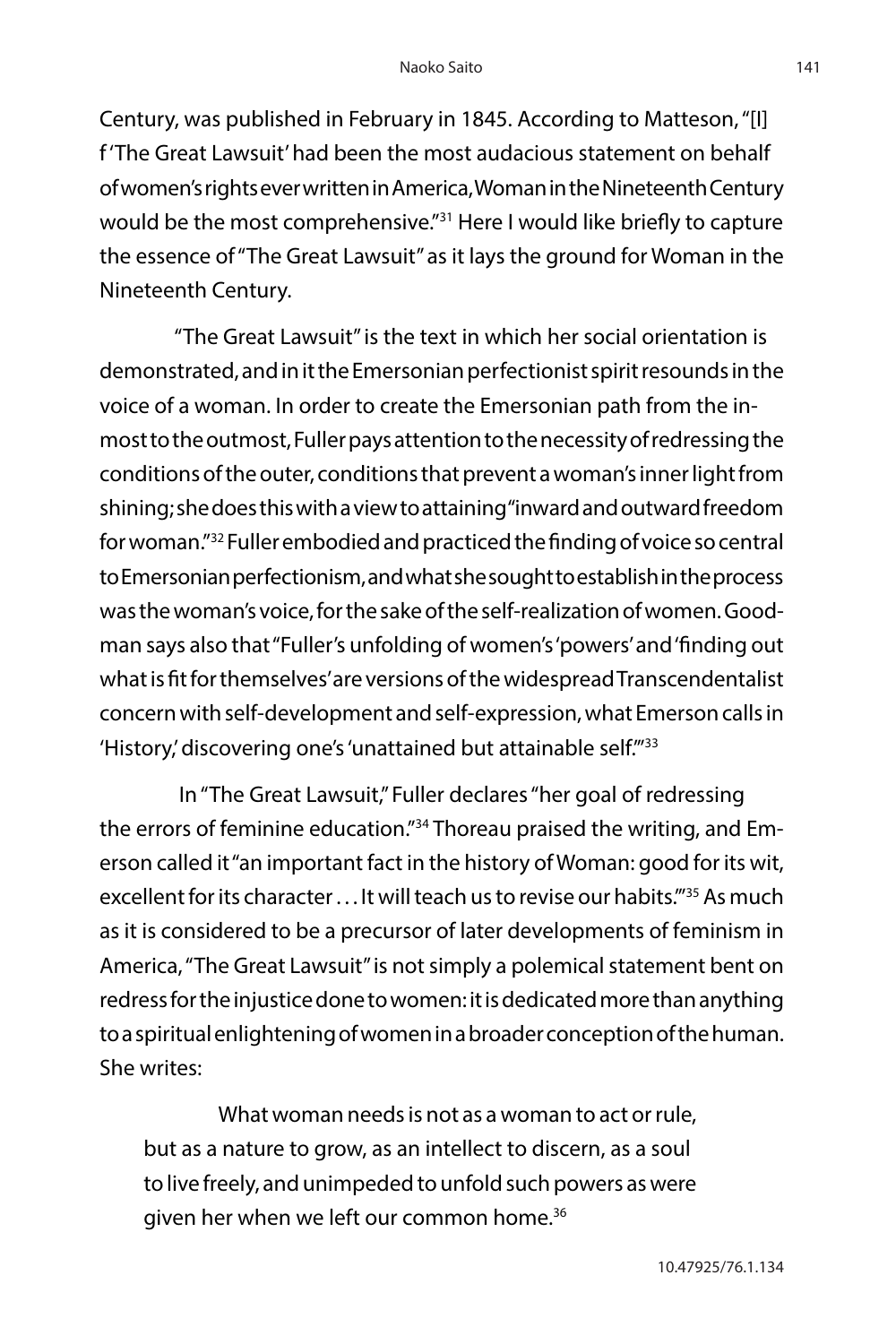It is not that she wants women not to act and rule, but her aim is more far-reaching. Matteson comments that "Fuller intended her argument to be more comprehensive, and she meant her work to foster a greater good for Man and Woman alike, whom she regarded as 'the two halves of one thought.'"37 What she calls for in this writing is the regaining of the autonomy of women, their "self-respect" and "self-dependence," remembering and resuscitating their voices as the voice of human being.38 According to Buell, "Fuller's feminism is more 'cultural' than 'political' in aiming to revolutionize attitudes rather than to revolutionalize society at the ballot box."39 The political is fused with the spiritual in her writing.

One of the characteristic features of her writing is the way she justifies the equality of man and woman. She takes an Emersonian stance to the effect that "there is but one law for all souls."40 She considers that the division between man and woman is to be transcended, and writes as follows:

Male and female represent the two sides of the great radical dualism. But, in fact, they are perpetually passing into one another. Fluid hardens to solid, solid rushes to fluid. There is no wholly masculine man, no purely feminine woman. $41$ 

Herposition is to bridge gender divides, to appreciate "genderless souls" instead of sexual bodies.42 The division between man and woman, in her view, is an arbitrary barrier. Thus, we can see how Fuller helps Emerson's perfectionism to extend into the liberation of the female voice. In fact, there can be no doubt that the greatest contribution Fuller makes to American transcendentalism is in her emphasis on the cultivation of the feminine voice. "The especial genius of woman," she writes, "I believe to be electrical in movement, intuitive in function, spiritual in tendency."43 Moreover, the receptive nature of the feminine voice is there in Emerson. He writes that "women, as most susceptible, are the best index of the coming hour" and that the feminine voice is delicate, even feeble, and yet in a certain sense, resilient.<sup>44</sup> These words of Emerson follow a lengthy paragraph in which he provides a long list of "great men," which he then subtly undermines with this turn to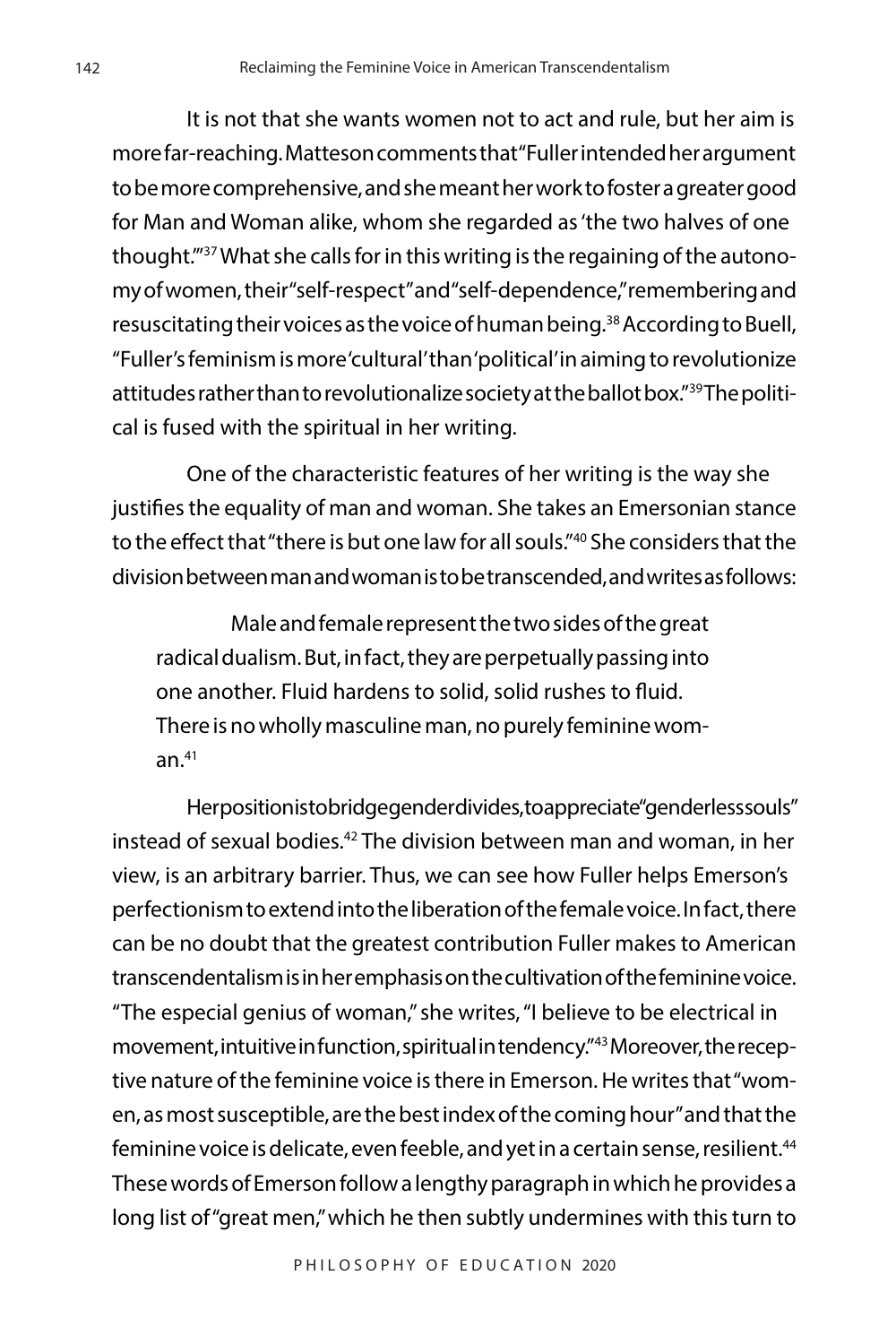the feminine.

Here is Fuller again:

In so far as soul is in her completely developed, all soul is the same; but as far as it is modified in her as woman, it flows, it breathes, it sings, rather than deposits soil, or finishes work, and that which is especially feminine flushes in blossom the face of earth, and pervades like air and water all this seeming solid globe, daily renewing and purifying its life. Such may be the especially feminine element, spoken of as Femality.<sup>45</sup>

We can reread Fuller today as someone who invigorates Emerson's feminine voice—where this is taken not to refer necessarily to the woman but to the feminine voice as the mode of thinking. The feminine here is the woman as female—that is, it is not based upon exclusively biological/social/ cultural distinctions between man and woman, but is an archetype, an aspect of the human.

Is it too much to say that Fuller is more radical and more dissenting than Emerson or Thoreau as she shifts Emerson's idea of "Man Thinking" to that of "Woman Thinking"?46

The Education of the Feminine Voice: Bridging Divides through Isolation

Fuller's American transcendentalism reorients the way we think about political education. For her, the political is inseparable from the spiritual, and the political is inseparable from language and from finding one's voice. Rereading Fuller's American transcendentalism has shown that the political requires, if nothing else, our spiritual, inner transformation—a transformation in the ordinary. Fuller's "cultural" feminism, which bridges the spiritual and the political, makes us recast the inner and the outer distinction. Such spirituality is crucial in the age of globalization, when everything is exchanged into measured values and everything supposedly made transparent. Fuller helps us envision a political education for human transformation. To cultivate political sensibility, aesthetic education will be crucial—in particular, the development of aesthetic judgment and imagination. Here again, the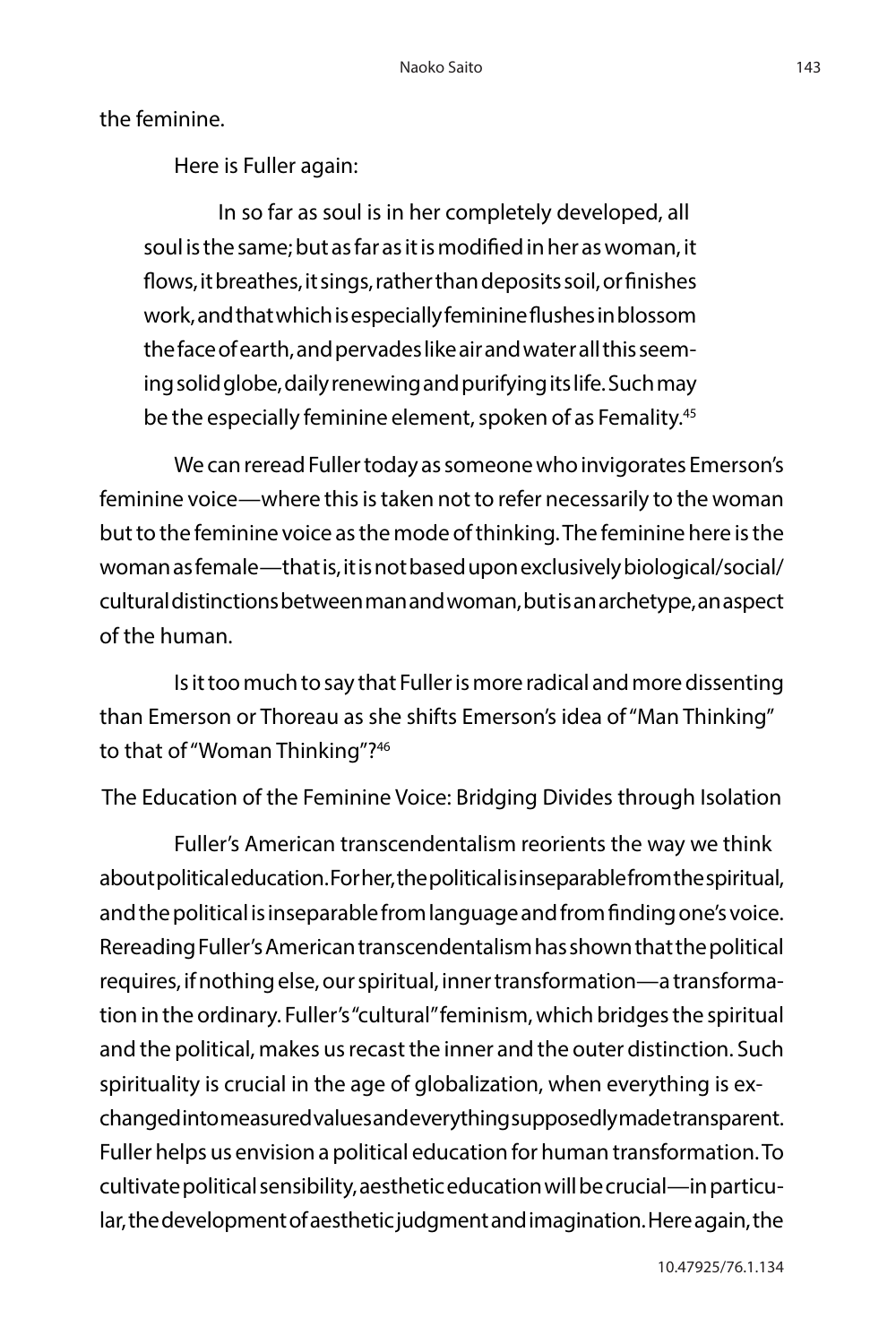significant factor is the idea of dissent. The element of discord, disturbance, and eccentricity are crucial factors in anything that might be regarded as education for citizenship.<sup>47</sup> Fuller's call for the feminine voice is particularly significant in this sense.

In resistance to the inner death from which many of us suffer today, she seeks to create a space for the eccentric as for the unique, for the weak as for the great. This is a dimension of our political life that is missing from the politics of recognition. This is not simply a matter of giving equal opportunities to the different—to women, children, immigrants, minorities—but of exposing the human psyche to what it wishes to avoid. What I want to claim then via Fuller's feminine voice is not geared towards such a categorical division between the oppressed and the advantaged. As Thoreau says, it is addressed to "those who are said to be in moderate circumstances."48 He means that the loss of voice is a serious problem for those people who apparently live satisfactory, comfortable lives. His appeal, like Fuller's, is addressed to the human condition in general, not only to women as oppressed. The feminine voice thus points us to an alternative mode of thinking about our political lives and orientates us toward bridging differences.

In creating democracy from within, through the conversations Fuller practiced, a particular mode of speech and relation to language is to be cultivated. This requires a mode of political engagement that is different from the dialectic of conflict and resolution, conducted in the language of polemos. It requires a conversation in which the mediation of language is allowed to do its own work, with space for the unknown and the non-transparent acknowledged. What is alleged to be "eccentric" awaits its expression. Such conversation destabilizes discourses of equality and fairness fossilized in the nostrums of face-to-face dialogue, in rational moral argument. The goal of conversation, then, is not to find the point of conversion, to reach an agreement, but the progressive unfolding of further difference. Its foremost task is to regain our pathos in words and life, where we strike a new light; it is to redeem a right in each of us to achieve "greatness."49 Through passion and patience, as conditions of thinking, the self gradually and eventually builds a bridge to public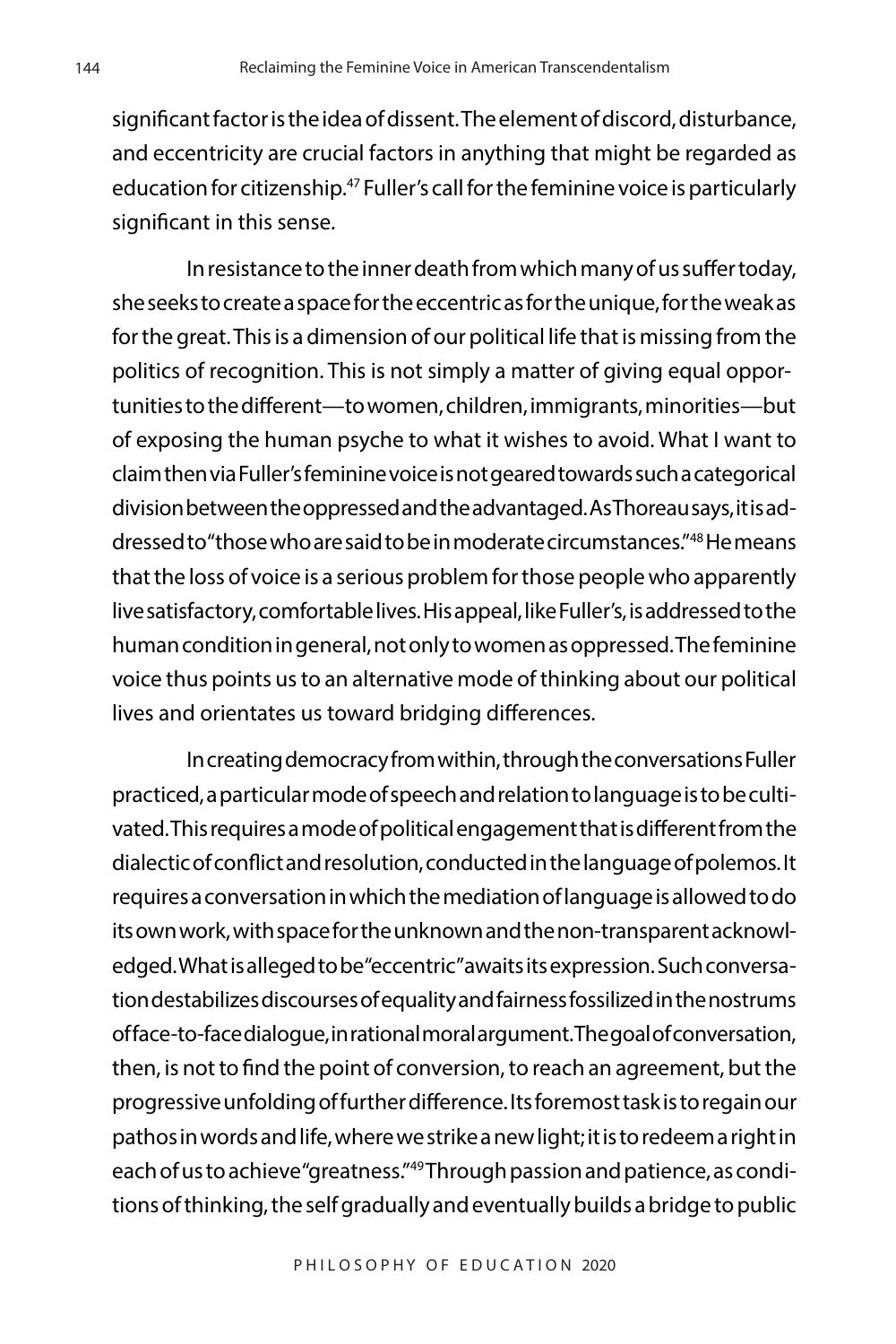life. What I want to draw from Fuller is not the common voice of women as an oppressed group. It is the singularity of the human voice that tends to be covered over and forgotten under the weight of the abstract masculine voice of control. Conversation, for Fuller, is a robust way of finding my voice as I participate in the language community.

Cavell claims that Walden is "a tract of political education," and he articulates the provocative thesis that "education for citizenship is education for isolation."50 What he means is that self-examination is at the heart of Thoreau's political education. Its implications are diverse. It resists contemporary communal politics, which is often based upon a supposedly natural home as the place to return to. It reminds us that we are always on the border of acceding to the closure of politics, in the shadow of inclusion. Like Thoreau, Fuller provides us with the space in which the singularity of an individual, in particular, the femininity of voice, is never dissipated, never lost, in a homogenized publicity and sharing, and yet, at the same time, never falls into the "interiorisation of the spiritual."51 Confronting one's divided psyche is a precondition for the building that is needed.

The singularity and eccentricity of the self, the otherness of the self, need to be acknowledged before and throughout the process of socialization. This is best illustrated by Fuller's feminine voice. The notion of political participation is then to be realigned with what Cavell identifies as "a confrontation which takes the form of a withdrawal."<sup>52</sup> This is markedly different from the call for a latter-day Hobbesian individualism, which is surely one of the targets that Michael Moore's film identifies. And it makes requirements of education that are certainly not met by the prevailing culture of credentialism and achievement.<sup>53</sup> In political education, there is a need to create space for the self to face itself, and this in conversation with friends. To face one's own self in withdrawal is to encounter and begin with the singularity of the feminine voice and the sense of separation. It is a call to those who are withdrawn to relearn the way of withdrawal in order to regain their voice in democracy.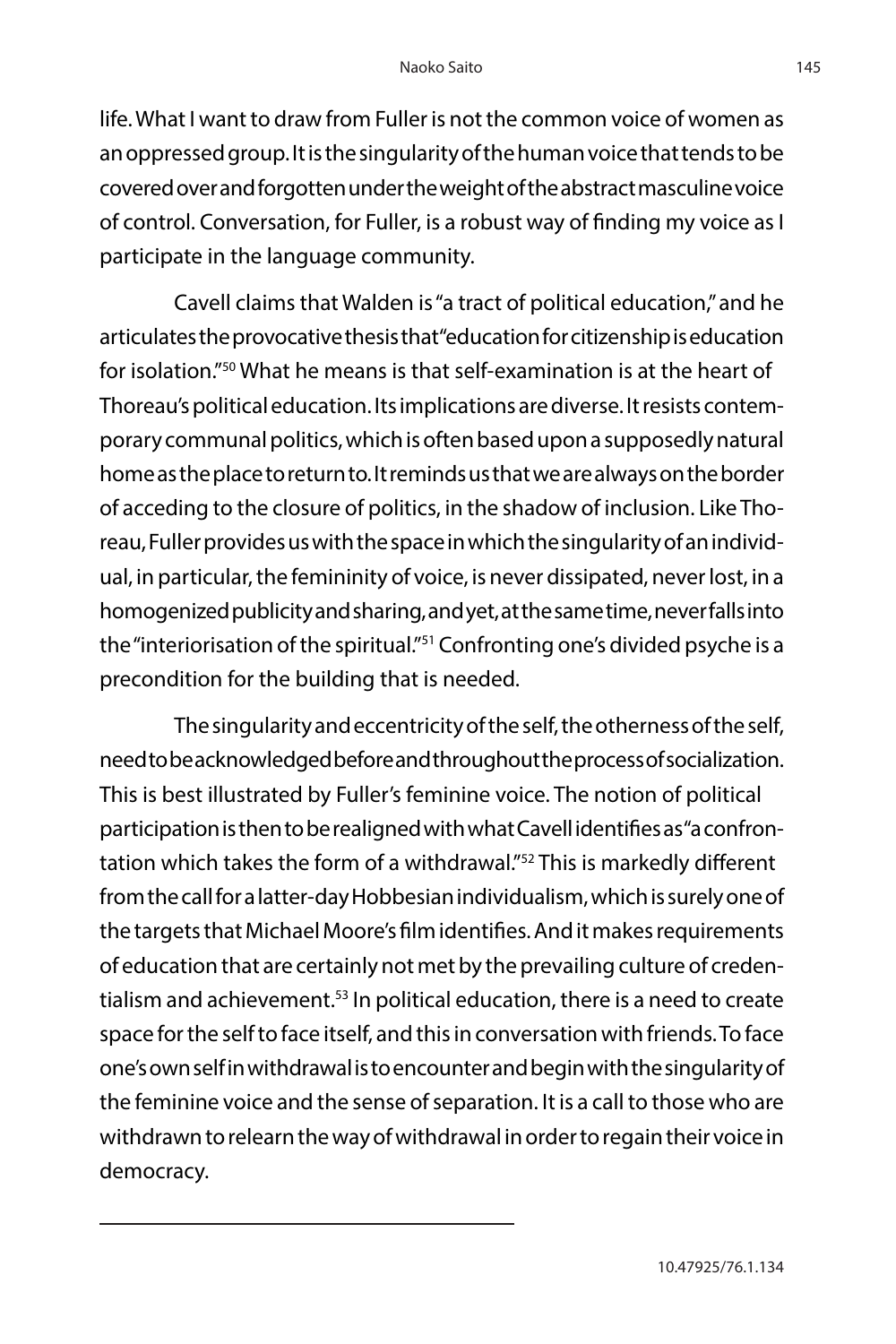Fahrenheit 119, directed by Michael Moore (2018; Santa Monica, CA: Briarcliff Entertainment), film.

 John Dewey, "Creative Democracy – The Task Before Us," in The Later Works of John Dewey, Vol. 14, ed. Jo Ann Boydston (Carbondale: Southern Illinois University Press, 1988).

 Martha C. Nussbaum, The Monarchy of Fear: Philosopher Looks at Our Political Crisis (New York: Simon & Schuster, 2018), 30.

Nussbaum, 60; 51.

 Interview with Michael Moore, Japan Broadcasting Corporation, November 5, 2018.

 Richard Bernstein, Pragmatic Encounters (New York: Routledge, 2016), 72; 85.

Bernstein, 74.

Bernstein, 72; 73.

Bernstein, 73.

Bernstein, 70; 71.

Bernstein, 71.

Bernstein, 90; 98.

Richard Bernstein, The Pragmatic Turn (Cambridge, MA: Polity Press,

2010), 86.

Axel Honneth, The Struggle for Recognition: The Moral Grammar of Social Con-

flicts (Cambridge, MA: Polity Press, 1995), 75.

Honneth, 73, 83.

Honneth, 88.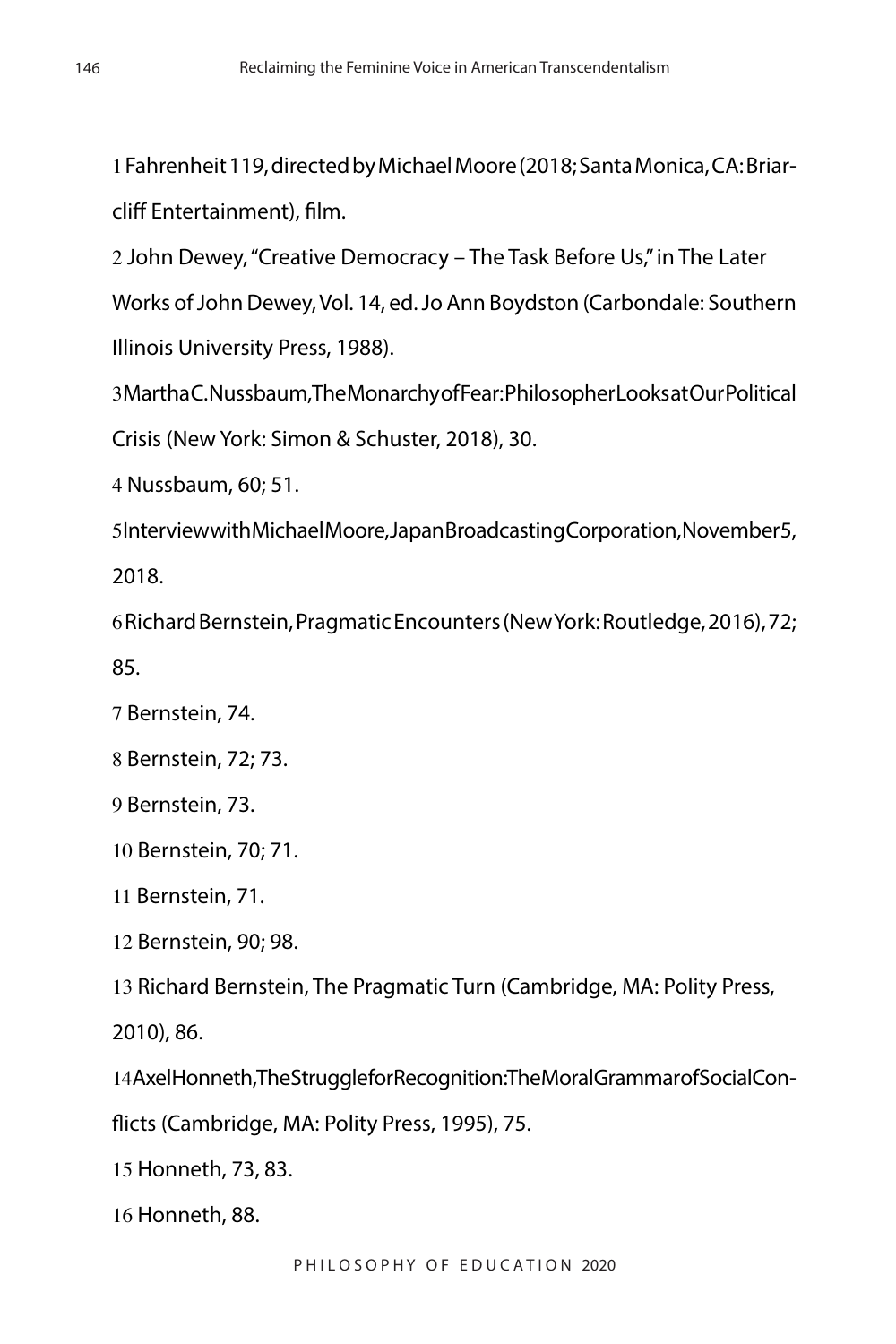17 Honneth, 90.

18 Honneth, 112.

19 Honneth, 91.

20 Paul Standish, "Equal Recognition: Identity Politics and the Idea of a So-

cial Science," in Beyond Empiricism on Criteria for Educational Research, eds. Paul

Smeyers and Marc Depaepe (Leuven: Leuven University Press, 2003), 251.

21 Nussbaum, The Monarchy of Fear, 218.

22 Honneth, The Struggle for Recognition, 128.

23 John Matteson, The Lives of Margaret Fuller (New York: W. W. Norton & Company, 2012), 205.

24 Matteson, 268; 208–209.

25 Lawrence Buell, Emerson (Cambridge, MA: The Belknap Press of Harvard University Press, 2003), 88.

26 Buell; Quoted in Buell, Emerson, 88.

27 Matteson, The Lives of Margaret Fuller, 162; Buell, Emerson, 33; Lawrence

Buell, The American Transcendentalists: Essential Writings (New York: The

Modern Library, 2006), 297; Russell B. Goodman, American Philosophy before

Pragmatism (Oxford: Oxford University Press, 2015), 165.

28 Buell, The American Transcendentalists, 297; Buell, Emerson, 33.

29 Goodman, American Philosophy before Pragmatism, 166.

30 Matteson, The Lives of Margaret Fuller, 259.

31 Matteson, 262.

32 Margaret Fuller, "The Great Lawsuit," in The American Transcendentalists: Essential Writings, ed. Lawrence Buell (New York: The Modern Library, 2006), 307.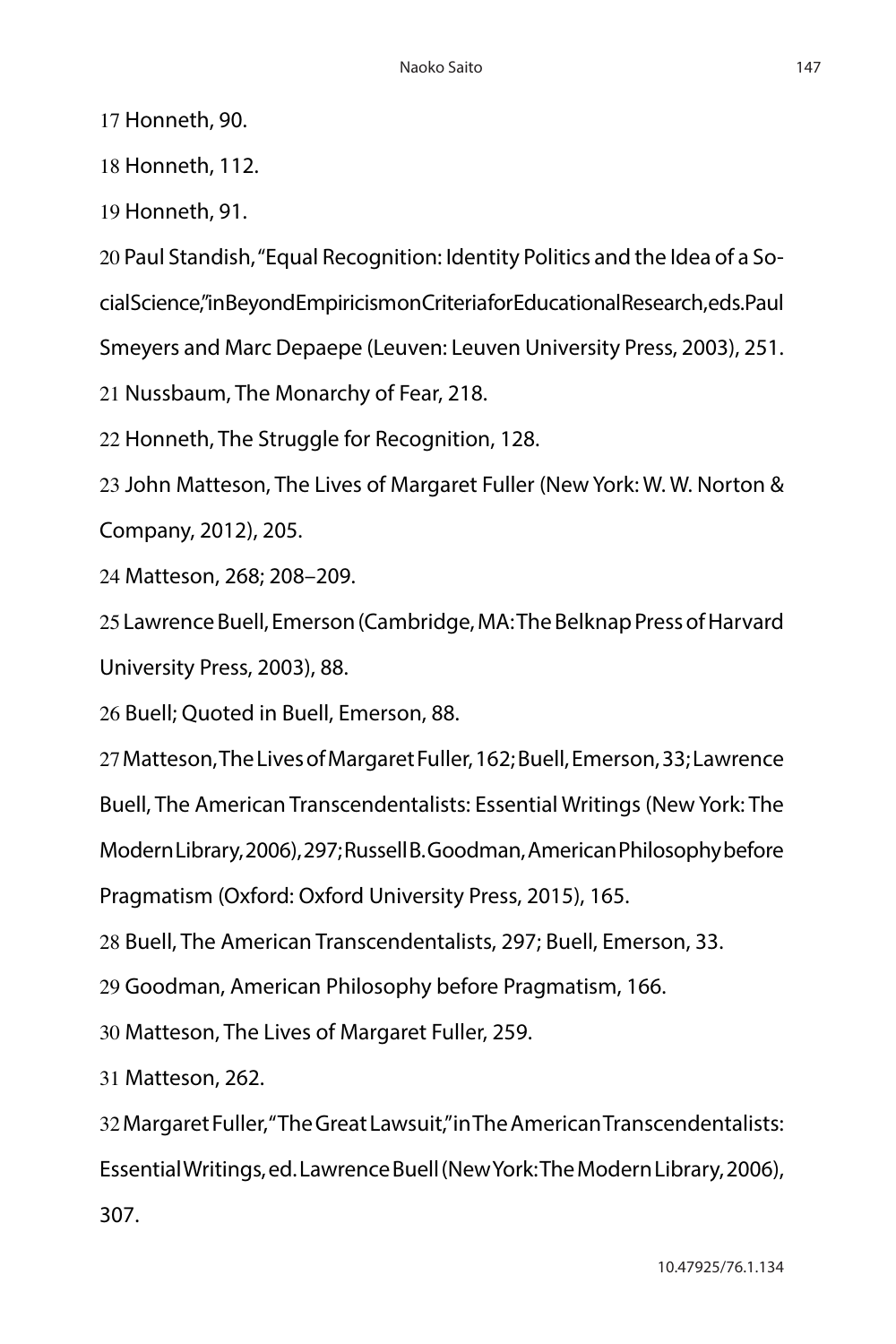- Goodman, American Philosophy before Pragmatism, 167.
- Matteson, The Lives of Margaret Fuller, 161.
- Quoted in Matteson, The Lives of Margaret Fuller, 212.
- Fuller, "The Great Lawsuit," 307.
- Matteson, The Lives of Margaret Fuller, 208.
- Fuller, "The Great Lawsuit," 309.
- Buell, The American Transcendentalist, 301.
- Fuller, "The Great Lawsuit," 307.
- Fuller, 319.
- Matteson, The Lives of Margaret Fuller, 266.
- Fuller, "The Great Lawsuit," 319.
- Ralph Waldo Emerson, Selections from Ralph Waldo Emerson, ed. Stephen E.
- Whicher (Boston: Houghton Mifflin Company, 1957), 350.
- Fuller, "The Great Lawsuit," 319.
- Ralph Waldo Emerson, The Essential Writings of Ralph Waldo Emerson, ed.
- Brooks Atkinson (New York: Modern Library, 2000), 44.
- Fuller says: "Concord . . . [lacks] the animating influences of Discord"
- [quoted in Matteson, The Lives of Margaret Fuller, 257].
- Henry D. Thoreau, Walden and Resistance to Civil Government, ed. William
- Rossi (New York: W. W. Norton & Company, 1992), 24.
- Emerson, The Essential Writings, 256–257.
- Stanley Cavell, The Senses of Walden (Chicago: University of Chicago Press, 1992), 85–86.
- Paul Standish, "Education's Outside" (paper presented at the conference of Philosophy of Education and the Transformation of Educational Sys-